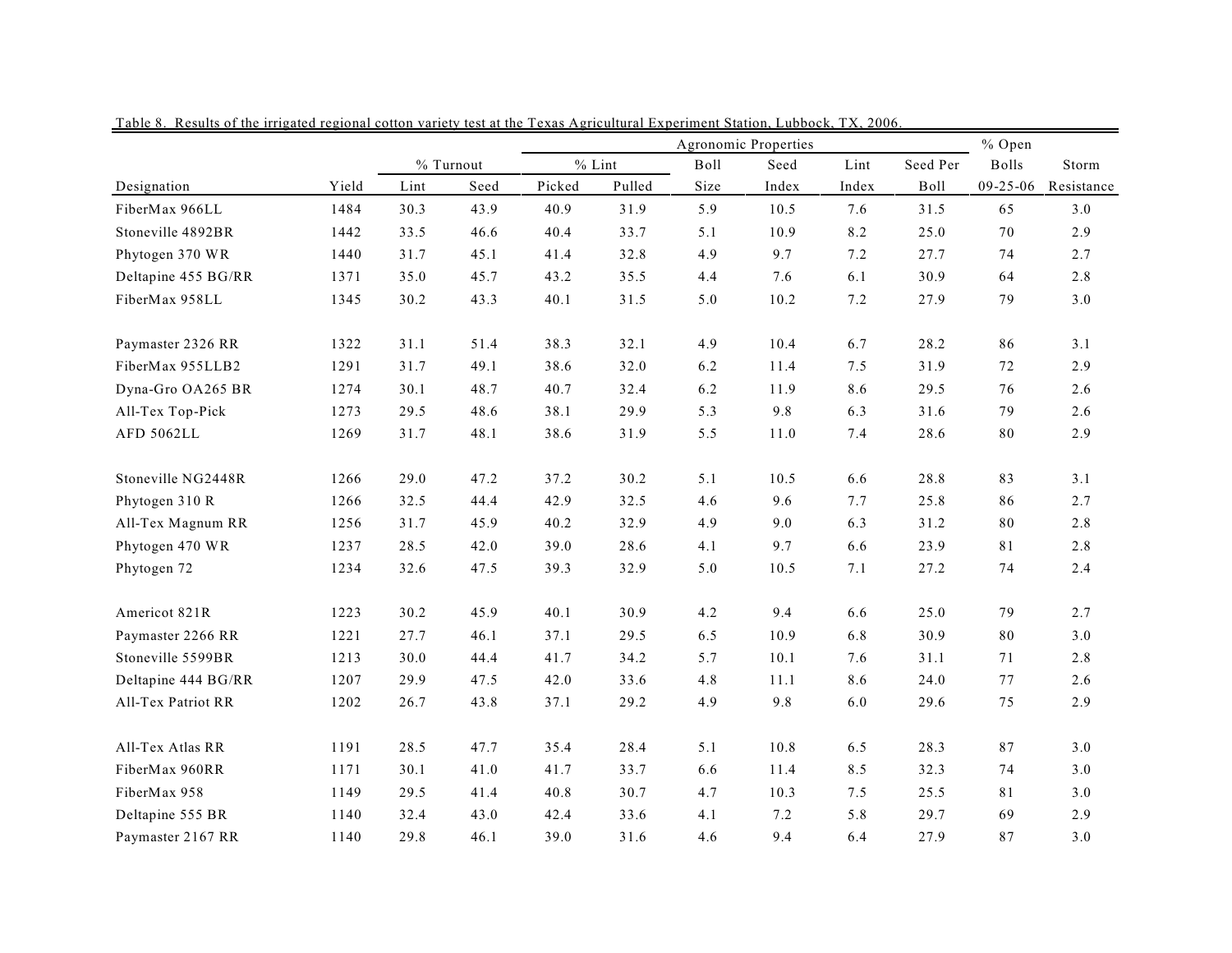|                     | Micro- | Uni-   |         | Elon-    | Leaf   |                |      | Color<br>Loan |                     | Gross Loan Value per Acre |        |                 |
|---------------------|--------|--------|---------|----------|--------|----------------|------|---------------|---------------------|---------------------------|--------|-----------------|
| Designation         | naire  | Length | formity | Strength | gation | Index          | Rd   | $+b$          | Grade <sup>1/</sup> | Value                     | \$     | Rank            |
| FiberMax 966LL      | 4.3    | 1.10   | 82.3    | 31.7     | 5.5    | $\mathfrak{Z}$ | 79.9 | 7.5           | $31 - 1, 31 - 2$    | 0.5505                    | 816.94 | $\mathbf{1}$    |
| Stoneville 4892BR   | 4.6    | 1.07   | 81.4    | 27.3     | 7.0    | 3              | 78.0 | 8.6           | $31 - 1$            | 0.5398                    | 778.39 | 3               |
| Phytogen 370 WR     | 4.6    | 1.08   | 82.6    | 30.2     | 7.8    | 3              | 77.7 | 7.9           | $31 - 2$            | 0.5558                    | 800.35 | 2               |
| Deltapine 455 BG/RR | 4.0    | 1.10   | 80.2    | 28.3     | 6.5    | 3              | 81.3 | 7.2           | $31-1$              | 0.5660                    | 775.99 | $\overline{4}$  |
| FiberMax 958LL      | 4.3    | 1.16   | 81.6    | 28.4     | 5.9    | $\overline{4}$ | 79.7 | 7.3           | $31 - 1, 31 - 2$    | 0.5595                    | 752.53 | 5               |
| Paymaster 2326 RR   | 4.5    | 1.06   | 82.0    | 29.5     | 7.9    | $\overline{4}$ | 76.8 | 8.1           | $31 - 1, 41 - 1$    | 0.5305                    | 701.32 | 9               |
| FiberMax 955LLB2    | 4.5    | 1.14   | 82.5    | 29.0     | 6.6    | 3              | 79.3 | 7.4           | $31 - 1, 31 - 2$    | 0.5693                    | 734.97 | 6               |
| Dyna-Gro OA265 BR   | 4.1    | 1.16   | 83.5    | 36.4     | 6.8    | $\overline{4}$ | 77.2 | 7.7           | $31 - 2, 41 - 1$    | 0.5500                    | 700.70 | 10              |
| All-Tex Top-Pick    | 4.3    | 1.11   | 81.3    | 28.5     | 7.0    | 3              | 77.9 | 8.2           | $31 - 1$            | 0.5670                    | 721.79 | $7\phantom{.0}$ |
| AFD 5062LL          | 4.5    | 1.04   | 81.2    | 27.4     | 6.8    | 5              | 75.9 | 7.4           | $41 - 1$            | 0.5035                    | 638.94 | 22              |
| Stoneville NG2448R  | 4.3    | 1.08   | 82.8    | 31.6     | 7.2    | 4              | 76.9 | 7.5           | $31 - 1,41 - 2$     | 0.5223                    | 661.23 | 15              |
| Phytogen 310 R      | 4.2    | 1.08   | 82.2    | 29.4     | 7.7    | 3              | 78.3 | 7.9           | $31 - 1, 31 - 2$    | 0.5448                    | 689.72 | 12              |
| All-Tex Magnum RR   | 3.9    | 1.09   | 81.7    | 27.5     | 7.5    | 3              | 80.8 | 7.7           | $21 - 1, 31 - 1$    | 0.5608                    | 704.36 | 8               |
| Phytogen 470 WR     | 4.3    | 1.08   | 82.1    | 28.4     | 8.8    | $\overline{4}$ | 76.1 | 8.1           | $31 - 2, 41 - 1$    | 0.5208                    | 644.23 | 20              |
| Phytogen 72         | 4.4    | 1.12   | 81.7    | 32.2     | 7.5    | 3              | 77.2 | 8.5           | $31 - 1, 31 - 2$    | 0.5625                    | 694.12 | 11              |
| Americot 821R       | 4.4    | 1.09   | 81.9    | 27.8     | 8.0    | 3              | 78.0 | 7.9           | $31 - 1, 31 - 2$    | 0.5568                    | 680.97 | 13              |
| Paymaster 2266 RR   | 4.5    | 1.05   | 82.4    | 30.8     | 7.6    | $\overline{4}$ | 77.4 | 7.7           | $31 - 2$            | 0.5235                    | 639.19 | 21              |
| Stoneville 5599BR   | 4.4    | 1.09   | 80.9    | 28.8     | 6.5    | 3              | 78.5 | 8.1           | $31 - 1, 31 - 2$    | 0.5433                    | 659.02 | 16              |
| Deltapine 444 BG/RR | 4.1    | 1.07   | 81.4    | 28.4     | 6.7    | 3              | 78.4 | 7.9           | $31 - 1, 31 - 2$    | 0.5455                    | 658.42 | 17              |
| All-Tex Patriot RR  | 4.2    | 1.12   | 81.2    | 26.3     | 7.4    | 3              | 78.7 | 7.9           | $31 - 1$            | 0.5555                    | 667.71 | 14              |
| All-Tex Atlas RR    | 4.4    | 1.06   | 81.4    | 31.2     | 7.5    | $\overline{4}$ | 77.3 | 7.9           | $31 - 1,41 - 1$     | 0.5235                    | 623.49 | 26              |
| FiberMax 960RR      | 4.1    | 1.07   | 81.6    | 31.7     | 5.8    | 3              | 80.0 | 7.8           | $31-1$              | 0.5413                    | 633.86 | 23              |
| FiberMax 958        | 4.4    | 1.12   | 82.1    | 30.4     | 6.0    | 3              | 80.4 | 7.9           | $21 - 2, 31 - 1$    | 0.5640                    | 648.04 | 18              |
| Deltapine 555 BR    | 4.4    | 1.09   | 80.4    | 28.4     | 6.5    | 3              | 81.0 | 7.4           | $21 - 2, 31 - 2$    | 0.5450                    | 621.30 | 27              |
| Paymaster 2167 RR   | 4.6    | 1.01   | 81.5    | 27.4     | 7.1    | 3              | 77.3 | 7.9           | $31 - 2,41 - 1$     | 0.5008                    | 570.91 | 33              |

Table 8A. Results of the irrigated regional cotton variety test at the Texas Agricultural Experiment Station, Lubbock, TX, 2006.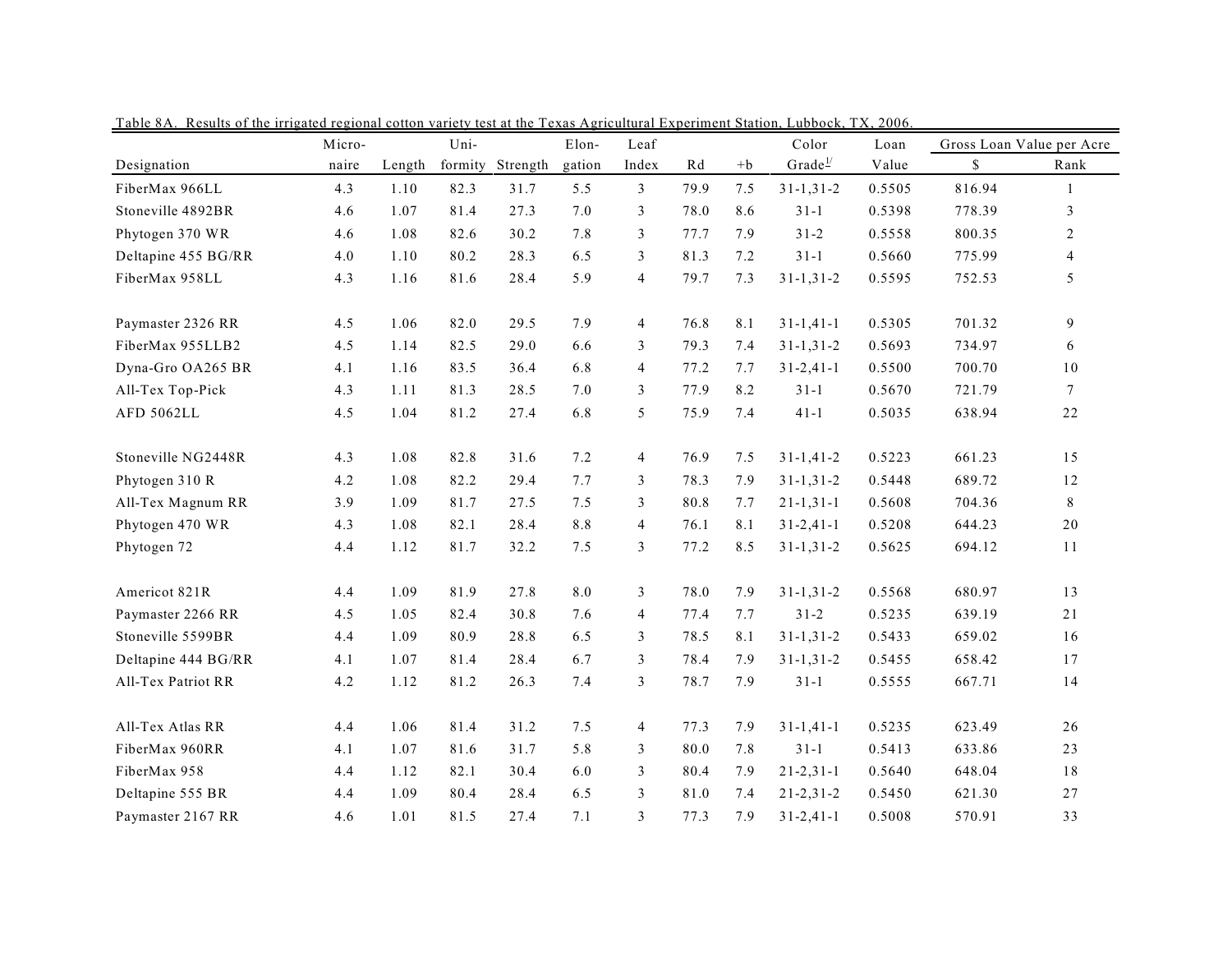| Table 8A. Cont.                     |        |        |         |          |        |                |      |      |                     |        |                           |      |
|-------------------------------------|--------|--------|---------|----------|--------|----------------|------|------|---------------------|--------|---------------------------|------|
|                                     | Micro- |        | Uni-    |          | Elon-  | Leaf           |      |      | Color               | Loan   | Gross Loan Value per Acre |      |
| Designation                         | naire  | Length | formity | Strength | gation | Index          | Rd   | $+b$ | Grade <sup>1/</sup> | Value  | \$                        | Rank |
| FiberMax 960B2R                     | 4.4    | 1.11   | 81.5    | 30.9     | 5.8    | $\overline{3}$ | 79.8 | 7.8  | $31-1$              | 0.5480 | 624.17                    | 25   |
| FiberMax 989RR                      | 4.0    | 1.09   | 81.3    | 31.7     | 6.8    | 3              | 80.0 | 7.8  | $31 - 1$            | 0.5413 | 614.38                    | 28   |
| Deltapine 445 BG/RR                 | 4.6    | 1.11   | 82.6    | 28.4     | 8.3    | 3              | 79.5 | 8.1  | $31-1$              | 0.5573 | 631.42                    | 24   |
| FiberMax 989B2R                     | 4.3    | 1.14   | 82.8    | 31.9     | 6.8    | 3              | 78.4 | 7.7  | $31 - 1, 31 - 2$    | 0.5730 | 646.34                    | 19   |
| Phytogen 440 W                      | 4.4    | 1.11   | 82.6    | 29.5     | 8.3    | $\overline{4}$ | 77.3 | 8.0  | $31 - 2$            | 0.5320 | 593.18                    | 30   |
| Deltapine 434 RR                    | 4.0    | 1.11   | 81.1    | 27.2     | 8.0    | 3              | 79.7 | 7.8  | $21 - 2, 31 - 1$    | 0.5485 | 590.19                    | 31   |
| All-Tex Excess RR                   | 4.4    | 1.04   | 81.2    | 27.6     | 7.4    | $\overline{4}$ | 76.3 | 7.9  | $41 - 1$            | 0.5030 | 536.20                    | 36   |
| FiberMax 5044RR                     | 4.1    | 1.09   | 81.9    | 29.2     | 7.6    | 3              | 78.6 | 8.0  | $31 - 1, 31 - 2$    | 0.5445 | 578.80                    | 32   |
| Raider 271                          | 4.3    | 1.13   | 82.0    | 32.6     | 6.6    | 3              | 78.1 | 7.6  | $31 - 2$            | 0.5728 | 598.00                    | 29   |
| <b>Beltwide Cotton Genetics 24R</b> | 4.4    | 1.05   | 81.6    | 29.7     | 8.1    | 3              | 79.1 | 7.8  | $31 - 1$            | 0.5358 | 543.84                    | 35   |
| Phytogen 480 WR                     | 4.4    | 1.12   | 83.2    | 29.8     | 8.2    | $\overline{4}$ | 76.5 | 8.0  | $31 - 2,41 - 1$     | 0.5478 | 546.70                    | 34   |
| Stoneville NG3969R                  | 3.9    | 1.10   | 82.4    | 29.8     | 7.9    | 3              | 78.9 | 7.5  | $31 - 1, 41 - 1$    | 0.5418 | 520.13                    | 37   |
| All-Tex Xpress                      | 4.4    | 1.08   | 81.8    | 29.6     | 6.4    | 3              | 78.5 | 7.6  | $31 - 1, 31 - 2$    | 0.5568 | 520.05                    | 38   |
| AFD 3511 RR                         | 4.3    | 1.04   | 81.3    | 28.0     | 6.8    | $\overline{4}$ | 75.6 | 8.0  | $31 - 2,41 - 1$     | 0.5203 | 456.30                    | 39   |
| Bronco 141                          | 3.8    | 1.06   | 81.1    | 29.6     | 6.3    | 3              | 77.6 | 8.1  | $31 - 2, 31 - 3$    | 0.5258 | 449.56                    | 40   |
| Mean                                | 4.3    | 1.09   | 81.8    | 29.5     | 7.1    | 3              | 78.3 | 7.8  |                     | 0.5440 |                           |      |
| $C.V.$ %                            | 5.3    | 2.3    | 0.9     | 5.2      | 5.1    | 9.1            | 1.1  | 4.6  |                     | 2.7    |                           |      |
| $LSD$ 0.05                          | 0.4    | 0.04   | 1.3     | 2.6      | 0.6    | $\mathbf{1}$   | 1.4  | 0.6  |                     | 0.0249 |                           |      |

 $\frac{1}{2}$  Fiber quality determinations are made on samples from two reps. If the color grades from these two samples are identical, only one color grade is reported. If they are different, both are reported.